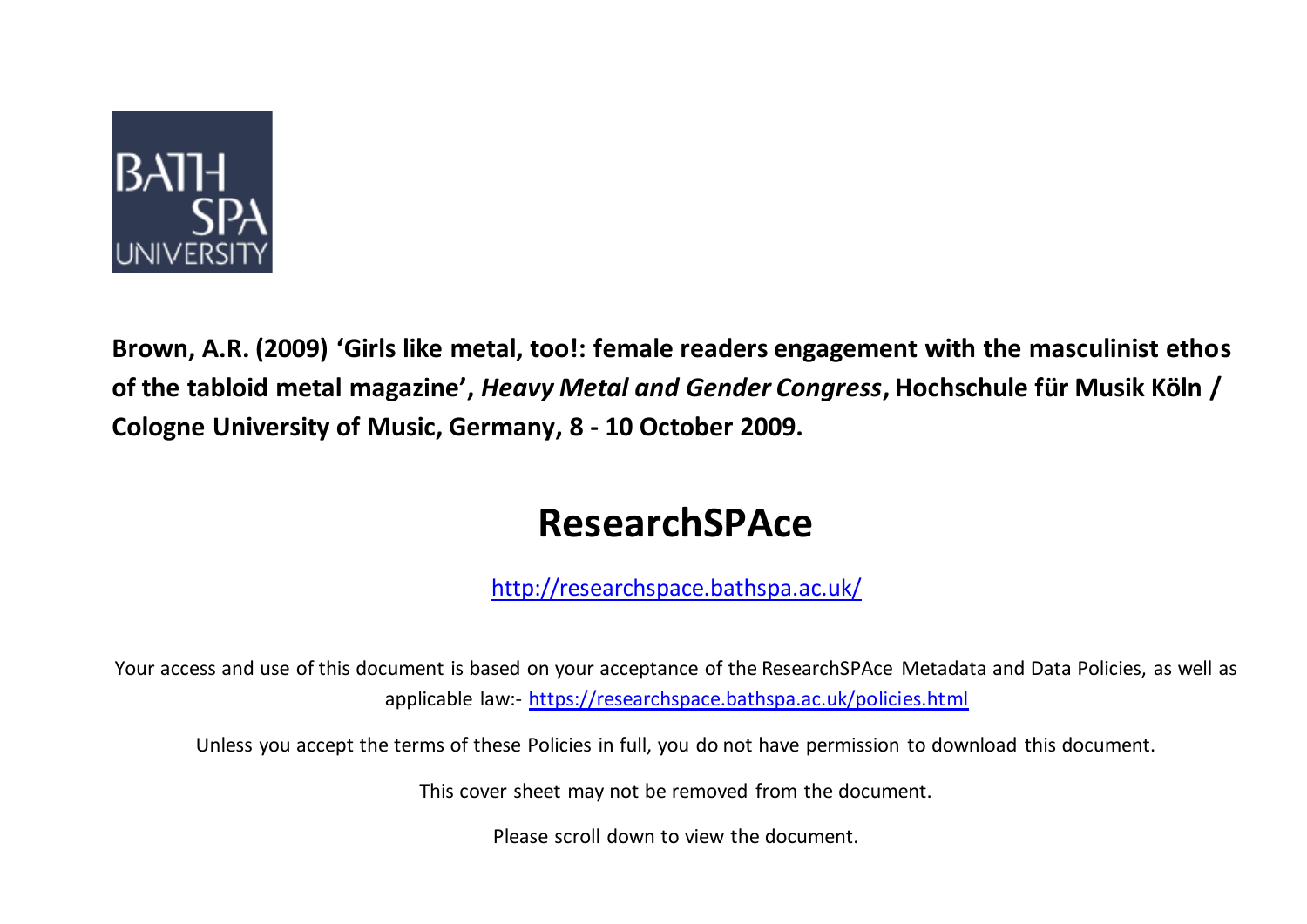**"Girls like metal, too!": Female reader's engagement with the masculinist culture of the tabloid metal magazine**

> **Andy R. Brown, Bath Spa University, UK**

> **a.brown@bathspa.ac.uk**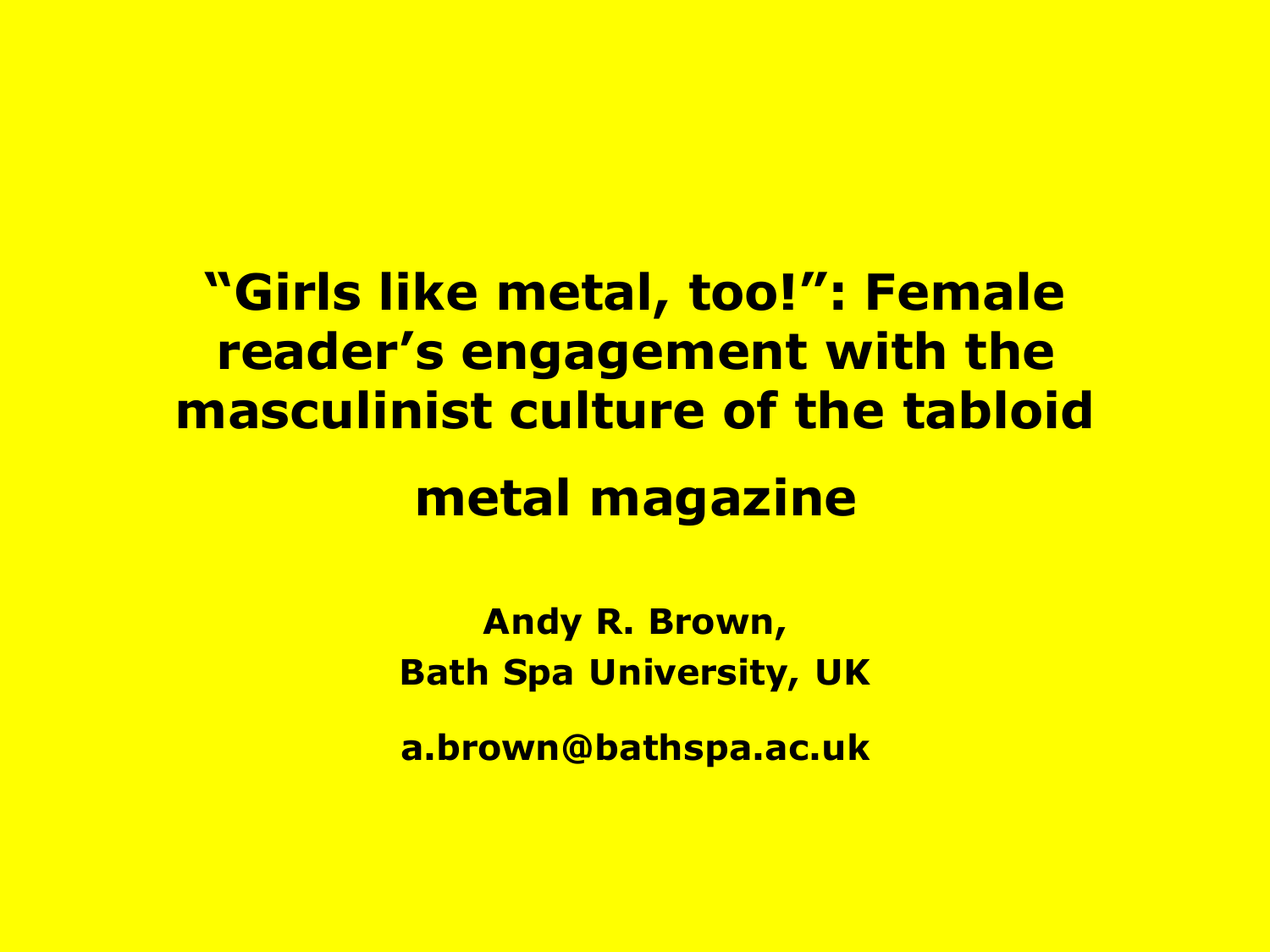### **Approach**

- textual and discursive representation of
- female musicians and women non-musicians,
- how they are *included* and *excluded* within the magazine.
- ways in which female magazine readers and female metal musicians
- attempt to *negotiate* these modes of inclusion and exclusion,
- how such acts of discursive negotiation
- construct female metal identities that are
- compatible with, contradict or contest
- the masculinist ethos of metal magazine culture.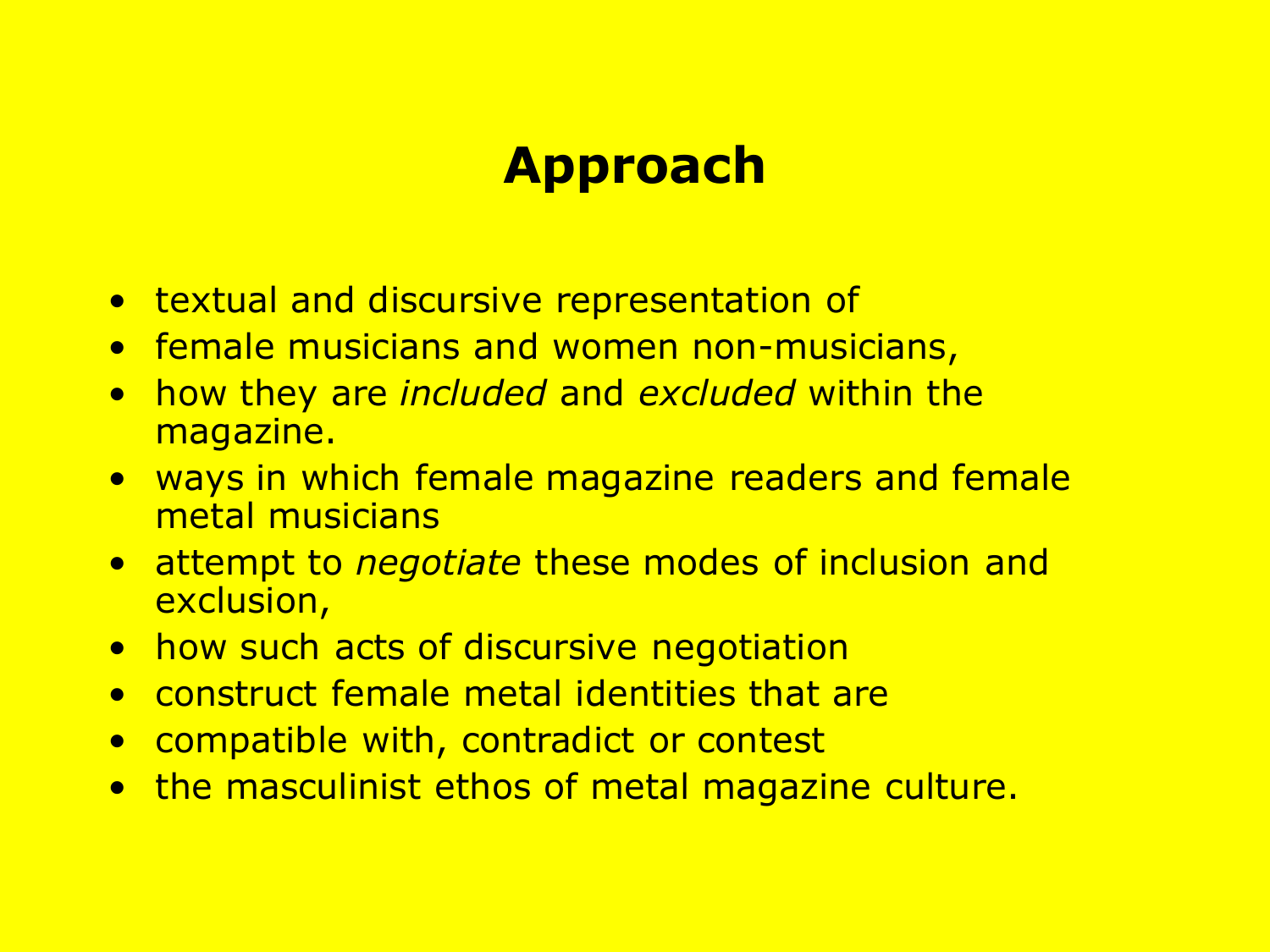### Theoretical context

- Weinstein: HM 'highly esteems masculinity'
- Blue-collar, by fact or sentimental attachment
- Defiance against authority/control over the male body
- Femininity as other/PC makeover of rebel masculinity/aggression
- Walser: misogny, exscription, androgyny, etc
- Power/control/anxiety: identity work
- Masculinity project open to contestation/change?
- Essentialist attributes can be articulated to female performers and female fans?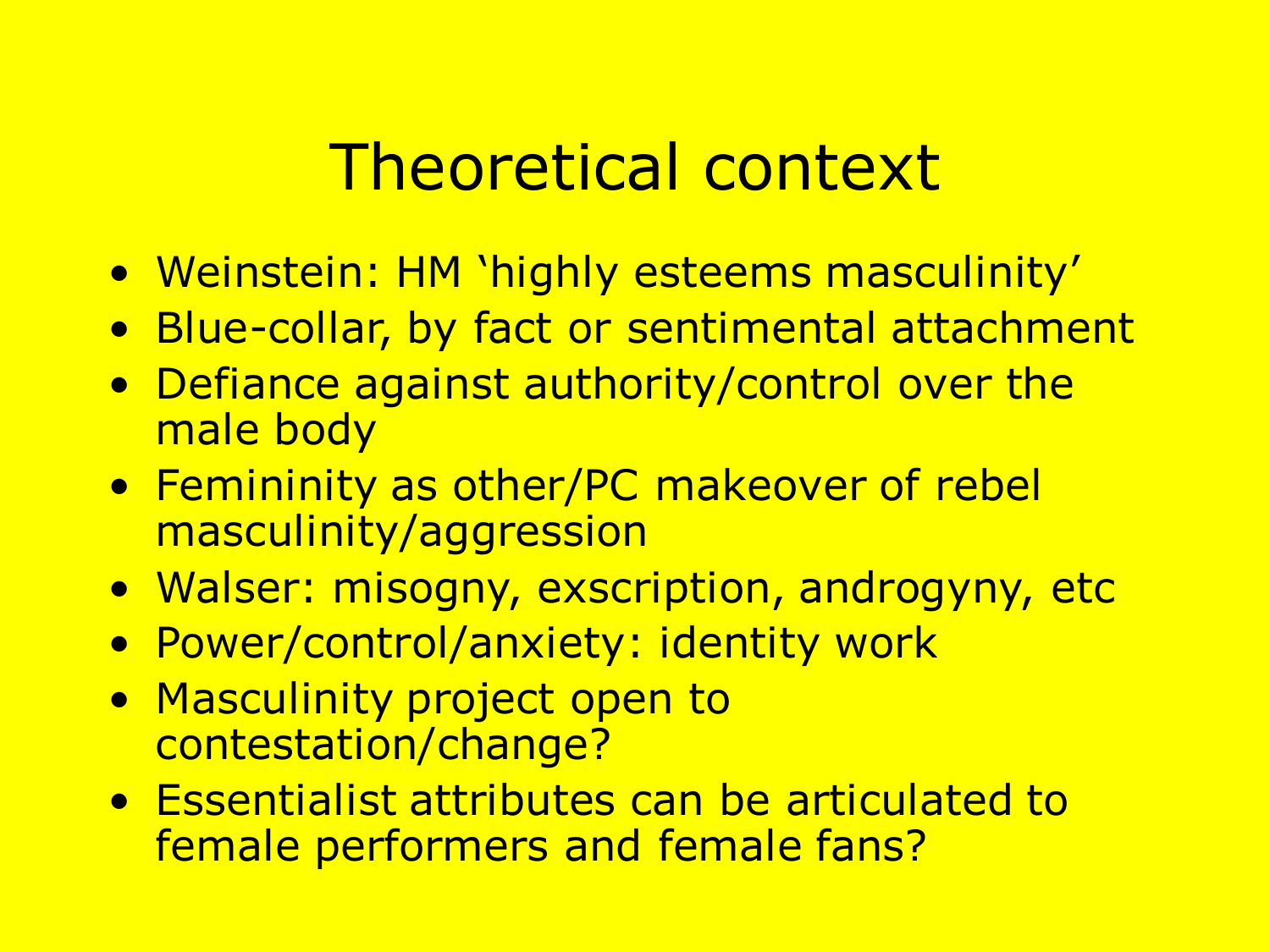# Method

- Tuchman's: 'symbolic annihilation'
- Condemnation, trivialization, absence
- Potter & Wetherell: discursive repertoires
- Lad's mag research: irony & cynicism
- Celebratory of WC culture, male camaraderie
- Sexism, exclusive male-friendships and homophobia, drinking, partying, addressing women as sexual objects, no reference to fatherhood, ethnically white
- Evades sexism via satire on New Man as PC
- Excessive irony, used to entertain but encourage complicit cynicism of male reader
- Context of industry-wide tabloidisation: metal tabloid
- Not a Lad's or lifestyle mag but similarities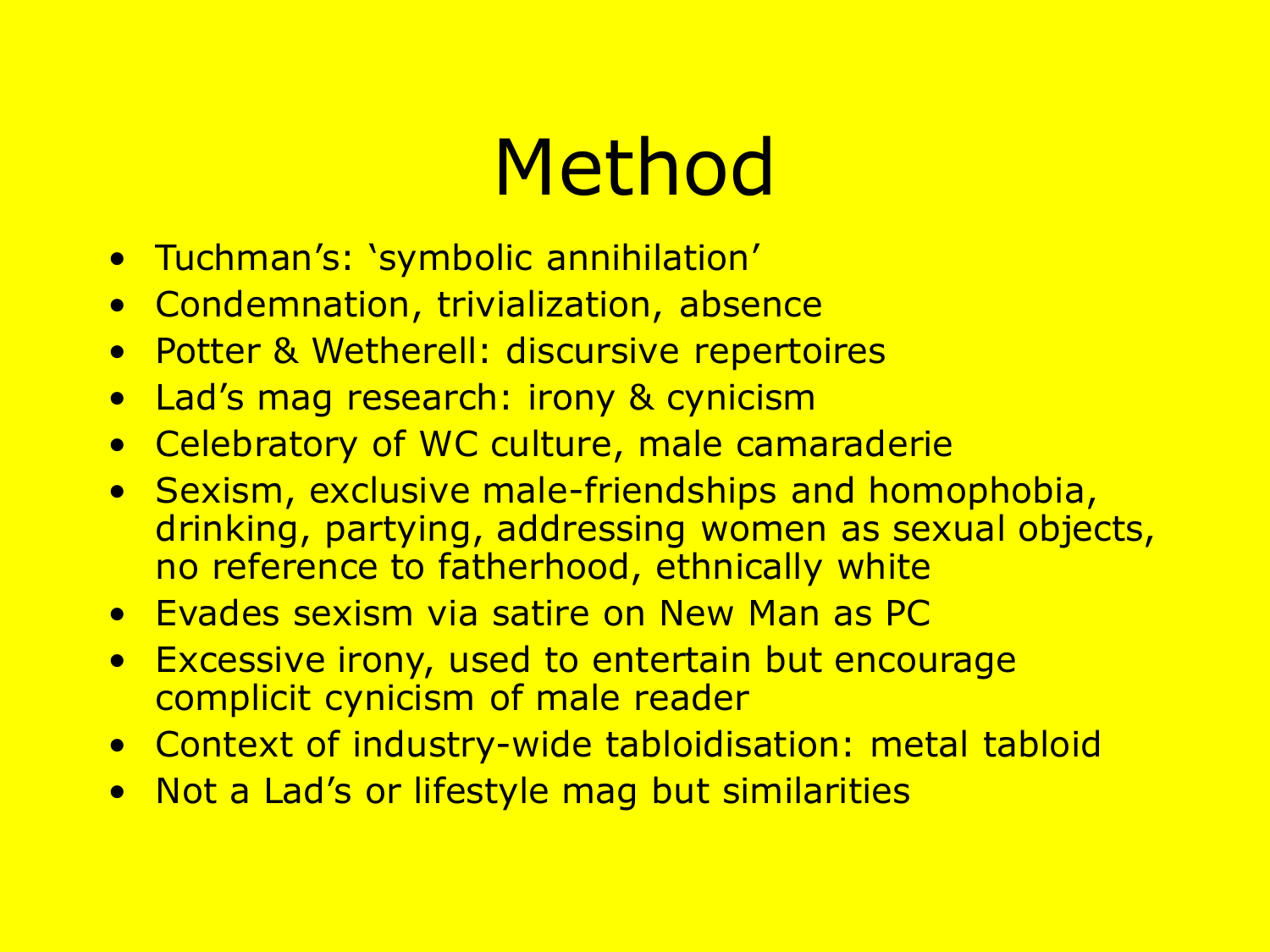#### Fig.  $1$ Frequency of magazine covers featuring female musicians, Jan 2007 - Dec 2008

| Magazine                                 | Number | Amount         | $0_{\rm \prime 0}$ |
|------------------------------------------|--------|----------------|--------------------|
| Kerrang!                                 | 100    | 6              | $6\%$              |
| Metal Hammer                             | 26     | 4              | 15%                |
| Terrorizer<br>いんきょうきょうきょうきょうきょうきょうきょうきょう | 26     | $\mathfrak{Z}$ | 11.5%              |
| Revolver                                 | 24     | $\overline{2}$ | $8\%$              |
| Decibel                                  | 24     | ┪              | $4\%$              |
| <b>Metal Maniacs</b>                     | 20     | ŋ              | 10%                |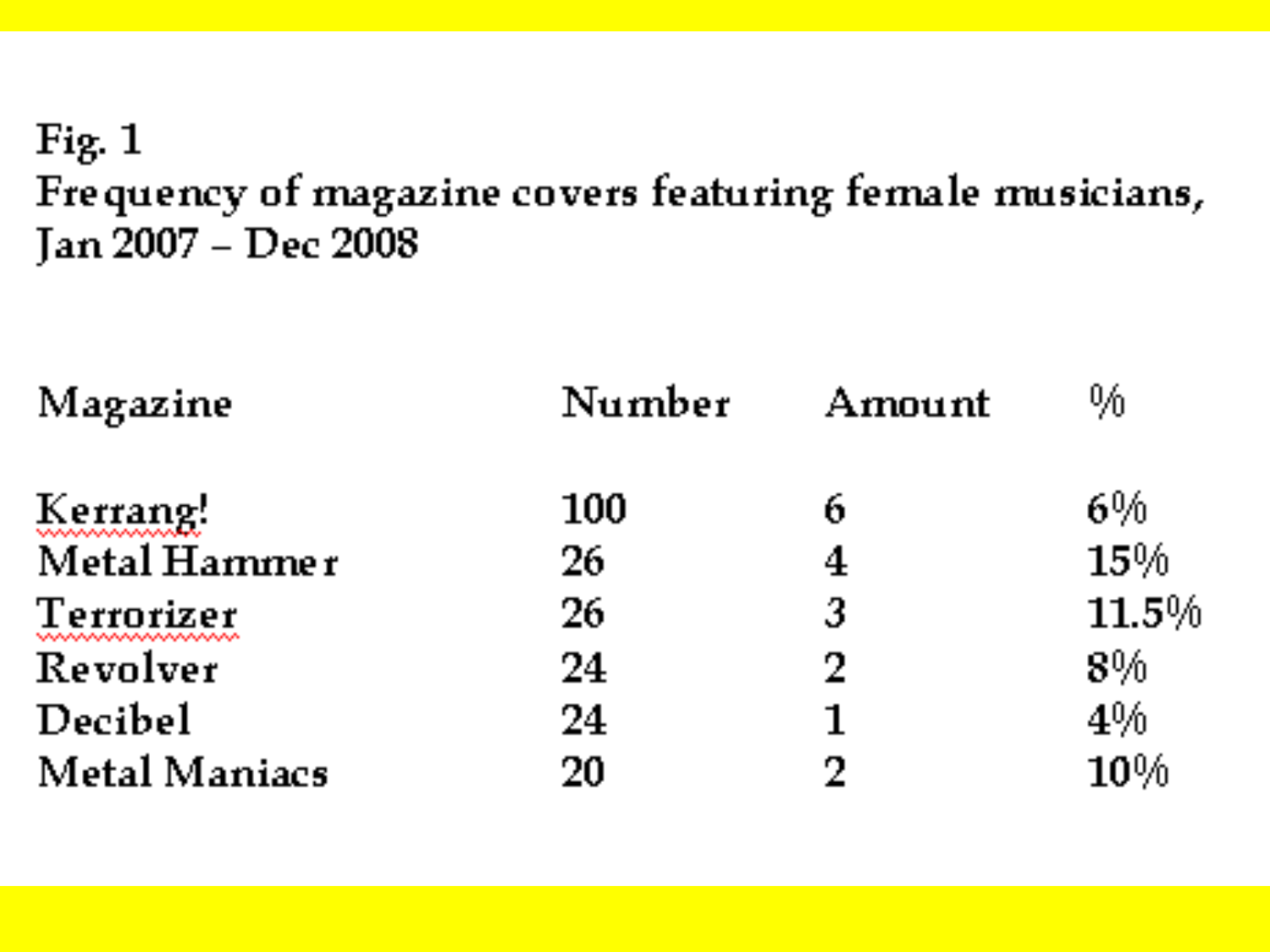#### Examples:

KERRANG – *Within Temptation*, Issue No. 1149, March 10 2007 KERRANG – *Paramore*, Issue No. 1161, June 2 2007 KERRANG – *Arch Enemy*, Issue No. 1178, September 29 2007 KERRANG – *Nightwish*, Issue No. 1202, March 22 2008 KERRANG – *Paramore*, Issue No. 1209, May 10 2008 KERRANG – *Mindless Self Indulgence*, Issue No. 1216, June 20 2008

TERRORIZER – *Arch Enemy*, Issue 163, November 2007 TERRORIZER - *Diamanda Galás*, Issue 168, March 2008

DECIBEL – *Lacuna Coil*, No. 19, May 2006

METAL MANIACS – *Electric Wizard*, Nov/Dec 2007

METAL HAMMER – *Nightwish*, March 2008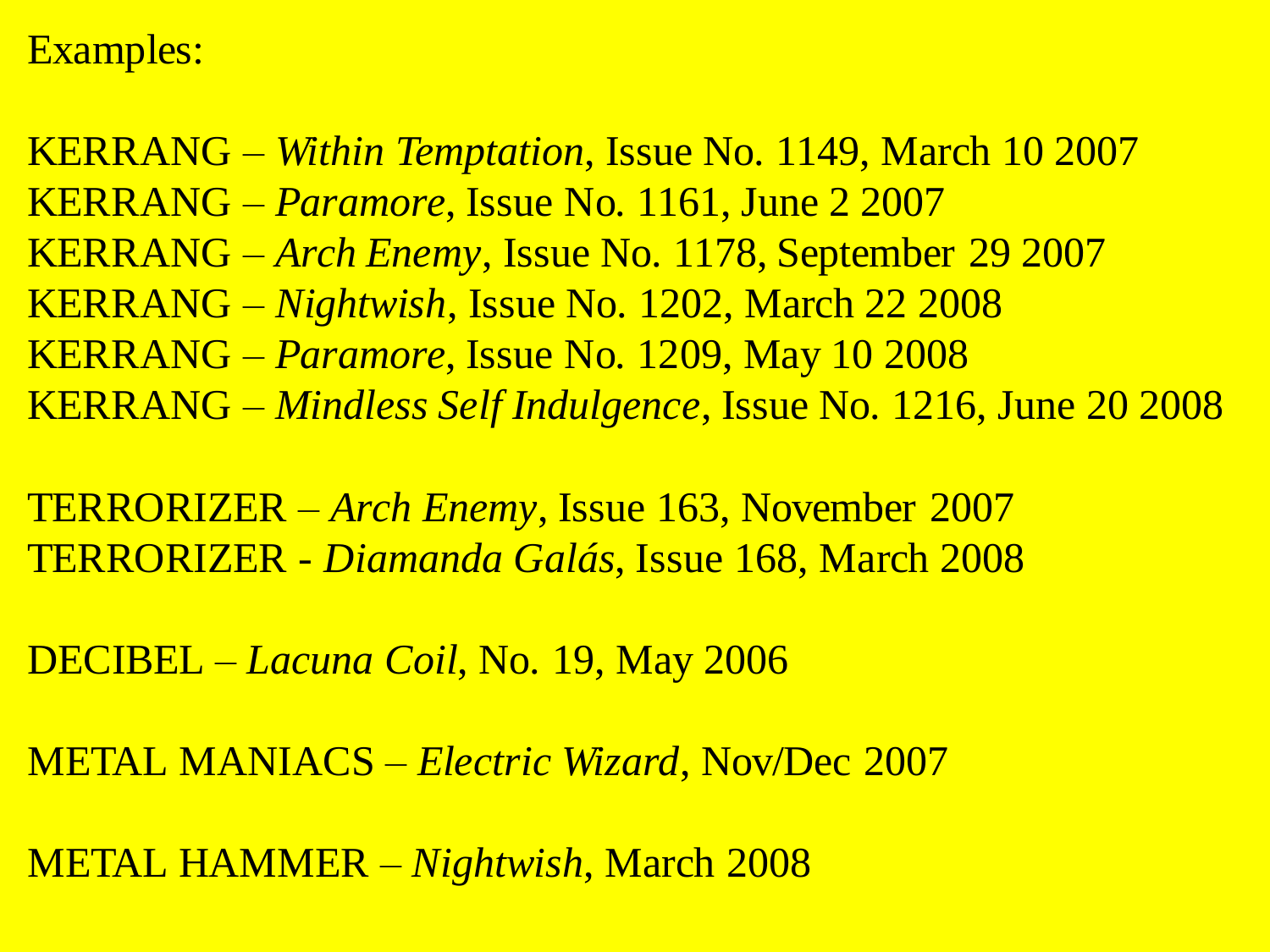## Tuchman applied:

- Symbolic annihilation:
- Female metal musicians generally absent
- Personality 'front' women: often without band
- Do band pics make a difference?
- Trivialization: mundane sexy pics nonmusicians
- Condemnation: controversy around wellknown female metal musicians, Tarja Turunen, Angela Gossow…diva-bitch-goddess…..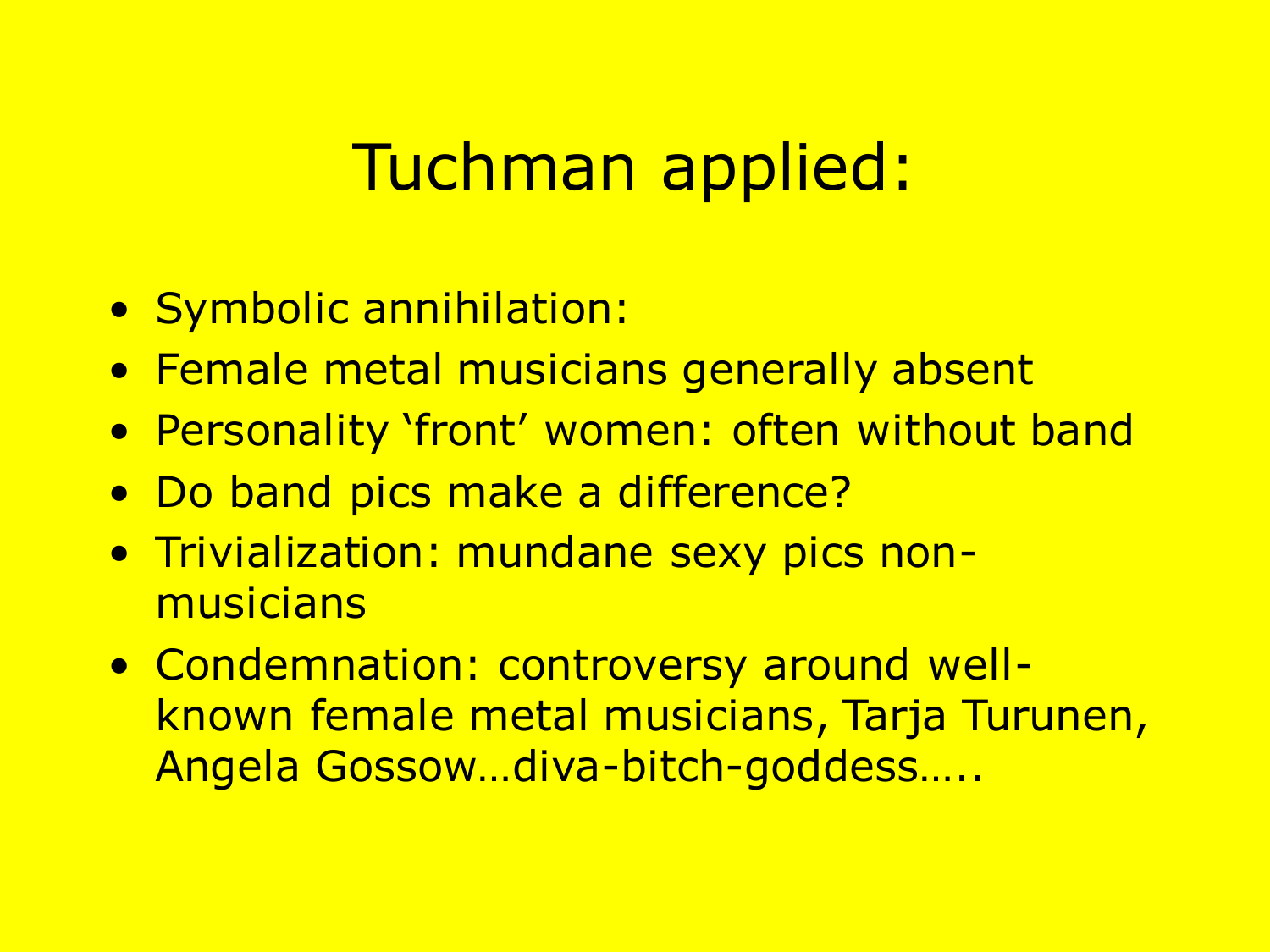## Modes of inclusion

- Female participation in metal magazine culture:
- As letter writers
- As fans
- As members of concert crowds (pics)
- Readership data
- Areas of reader contestation/conflict
- The Hottest Chick in Metal feature
- The All-female glamour calendar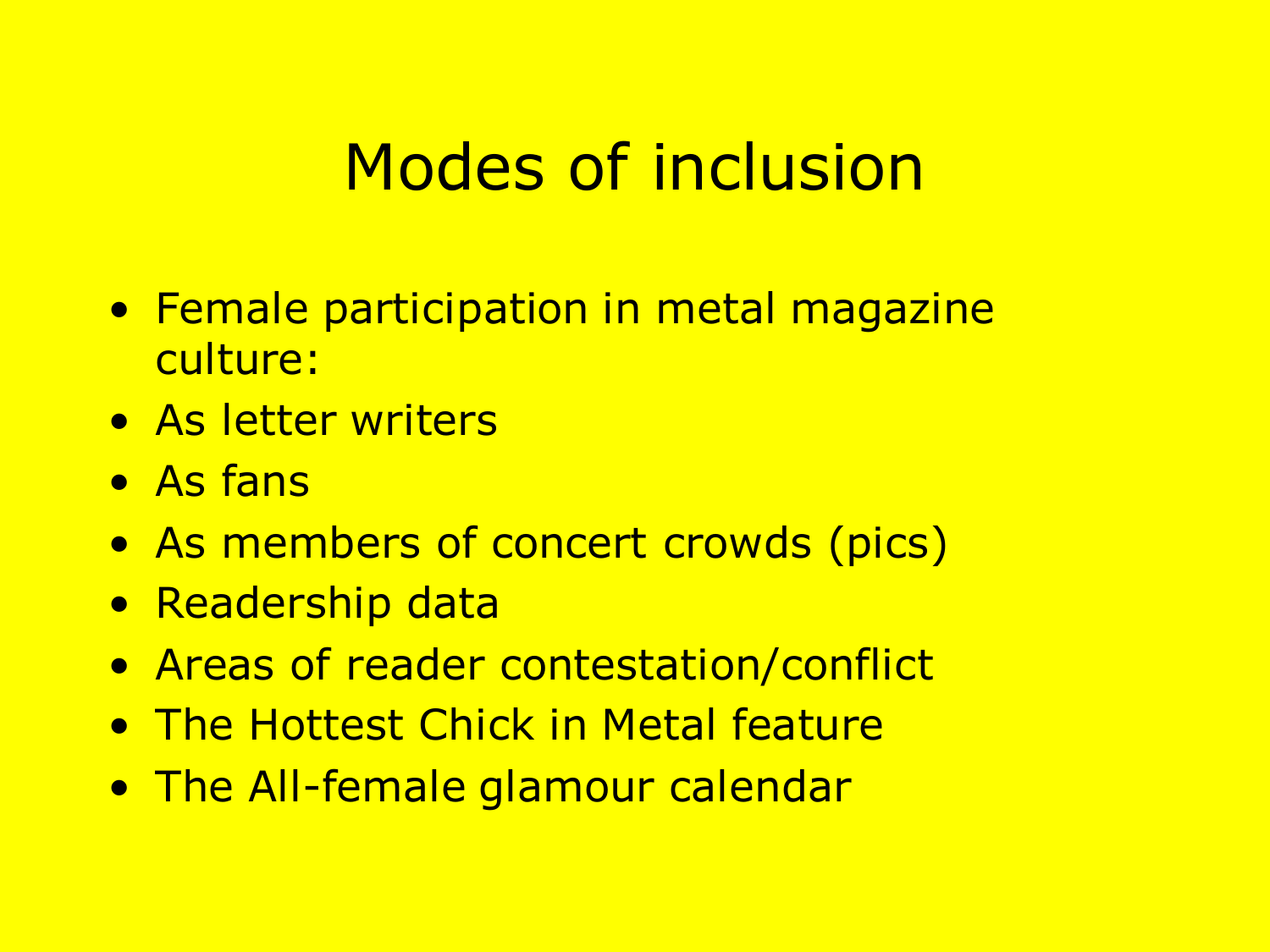|                        | Kenang!             | Metal Hammer         | Temorizer    |
|------------------------|---------------------|----------------------|--------------|
|                        |                     |                      |              |
| $\emph{Launched}$ .    | 1981                | 1986                 | 1993.        |
| Circulation            | 43, 253             | 46,004               | 15,000       |
| Readership             | 417,000             | 101,361              | 45,000       |
| $F$ requenc $\varphi$  | weekly              | $13$ issues          | $13$ issues. |
| Cover                  | $\pmb{\pounds}2.20$ | E3.99                | £3.80        |
| Readership Profile     |                     |                      |              |
| AB Profile             | 24%                 | No data              | No data      |
| ABCI                   | 59%                 | No data              | No data      |
| Male                   | 60%                 | 64%                  | 85%          |
| Female                 | 40%                 | 36%                  | 15%          |
| Age                    | 15-24               | $ 22$ years          | No data      |
| Household income       | 19,000              | $ 27,778\;{\rm pa} $ | No data      |
| $ O$ wnersh $i$ p $\,$ | <b>Bauer</b>        | <b>Future Pub.</b>   | Dark Arts    |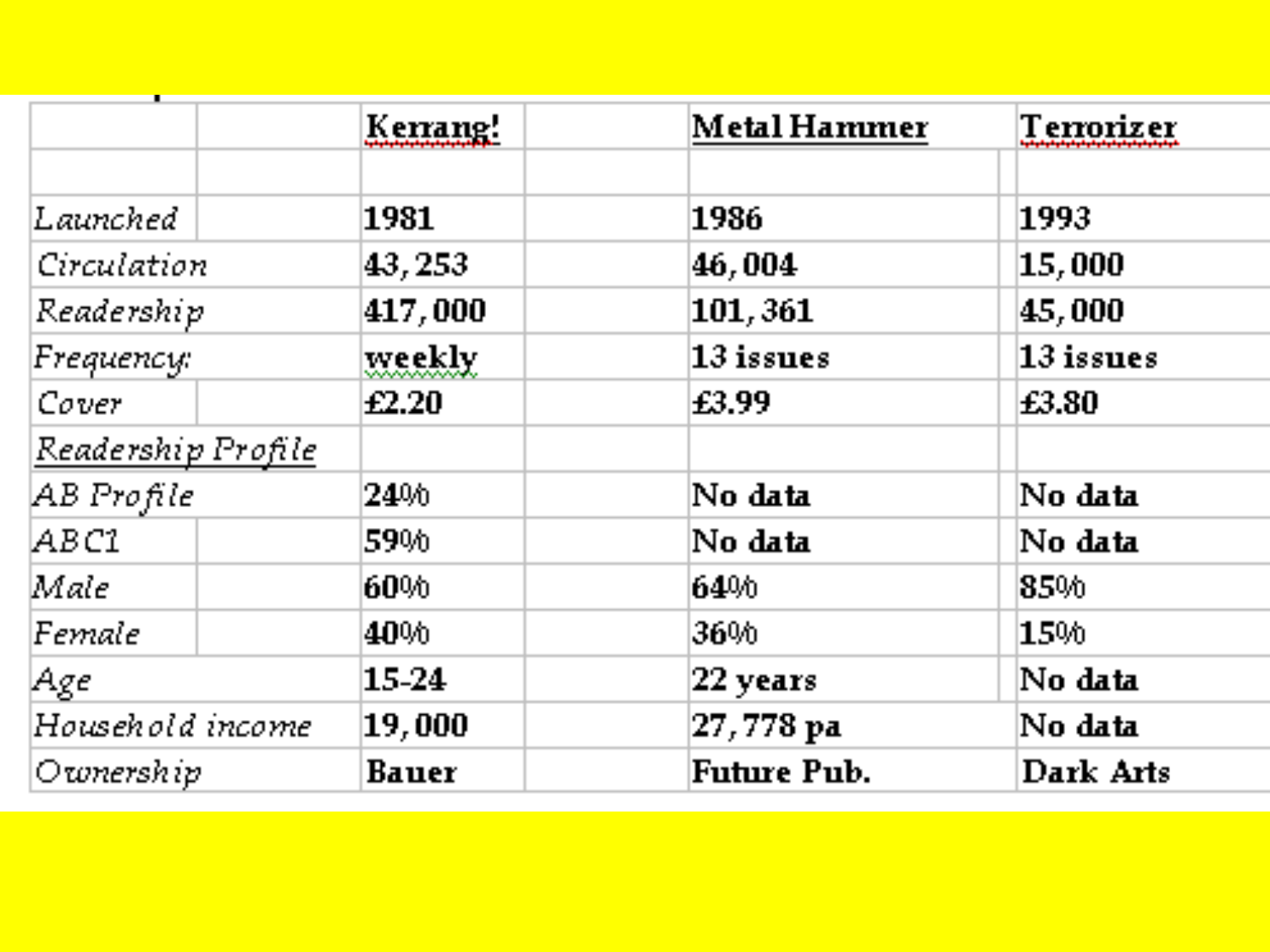### Fig.  $3$ Proportion of female letter writers to Kerrang! magazine, May-July, 2007 and May-July, 2008

| Year | <b>Female</b> | Male | Unc. $*$<br><b><i><u>NANA MARANA MARA</u></i></b> |
|------|---------------|------|---------------------------------------------------|
| 2007 | <b>55%</b>    | 26%  | 18%                                               |
| 2008 | $49\%$        | 34%  | $15\%$                                            |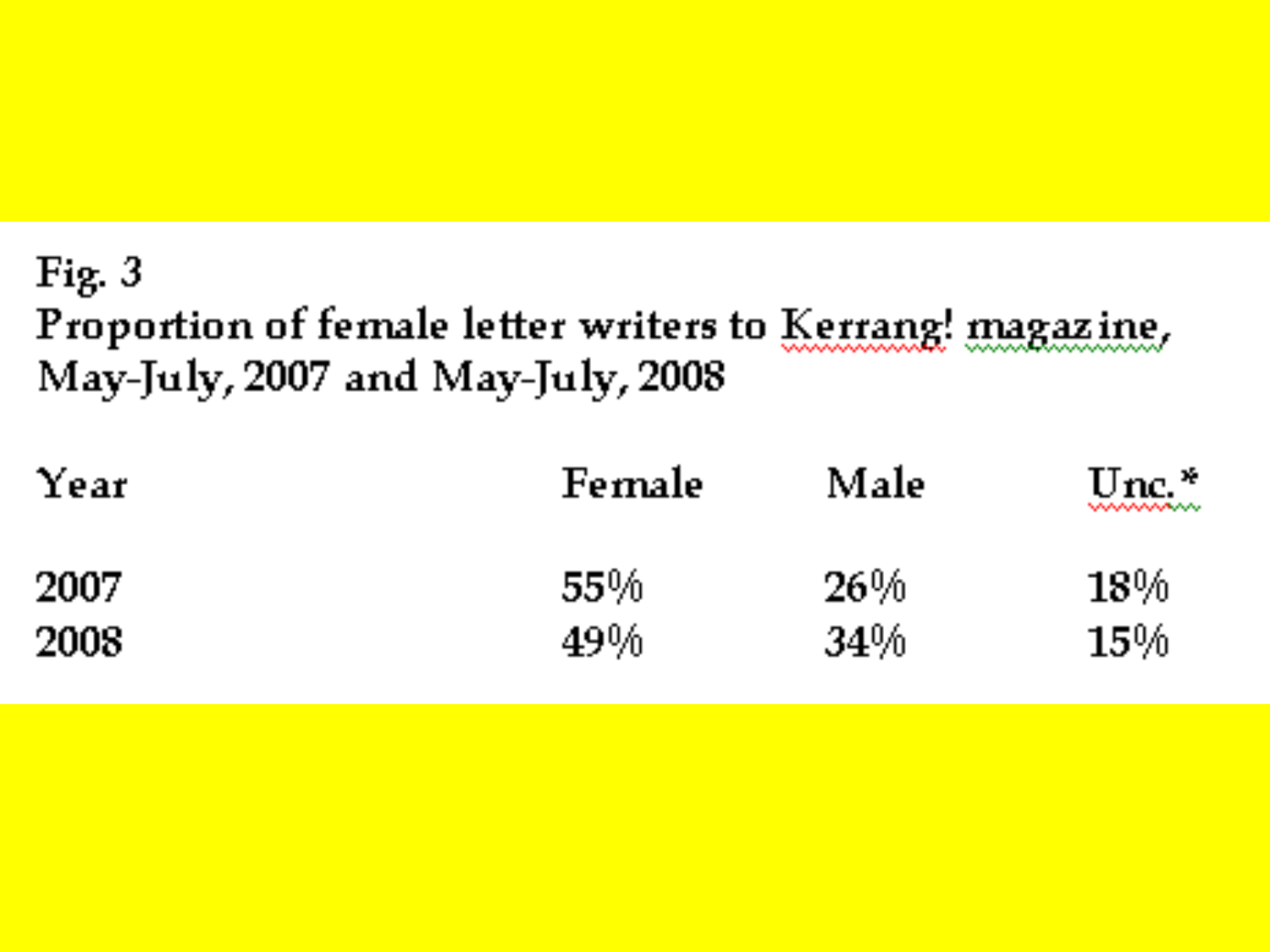### Editorial Framing

The first time I met Christina Scabbia was at a cover shoot for the August 2004 Ozzfest issue of Revolver. It was an incredibly harrowing day that involved extracting a dozen artists from a Sharon-and-Ozzy hosted press conference in order to do the photo, and I was in what could charitably be described as a "manic" state. So crazed was I , in fact, that it seemed perfectly reasonable to ask Scabbia, to whom I had been introduced only moments before: "Would it be cool for us to do a shot where Zakk Wylde is holding you in his arms in a kind of a *Beauty and the Beast* thing?" "Why would you want to do that?" she asked, arching an eyebrow. "Because I think that our readers who are in prison would get a kick out of it," I replied.

Let's just say that that did not go over well, and I did what any man who has just really pissed off a lady does: I ran away (Revolver, July 2007: 018).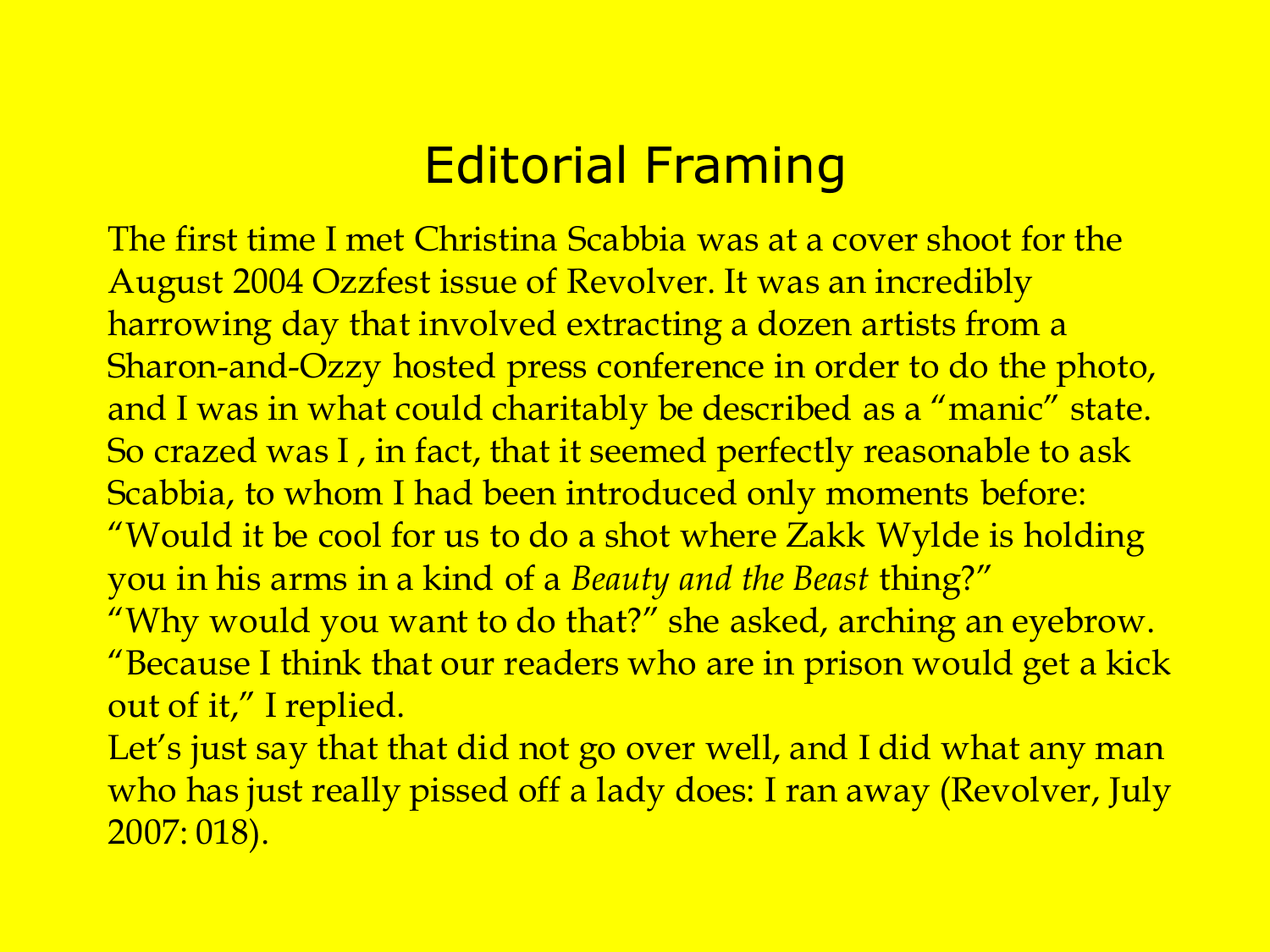### Editorial Framing

- •Is it flattering, annoying or demeaning to be in an issue about the hottest babes in metal?
- How do you deal with a lunkhead yelling "Show us your tits"?
- What metal songs put you in the mood?
- •Isn't it unfair that your bandmates can just roll out of bed and get on stage looking like crap and you can't?
- •Who's the hottest dude in metal?
- Is there something you hear all the time that makes you want to put a screwdriver in your ear?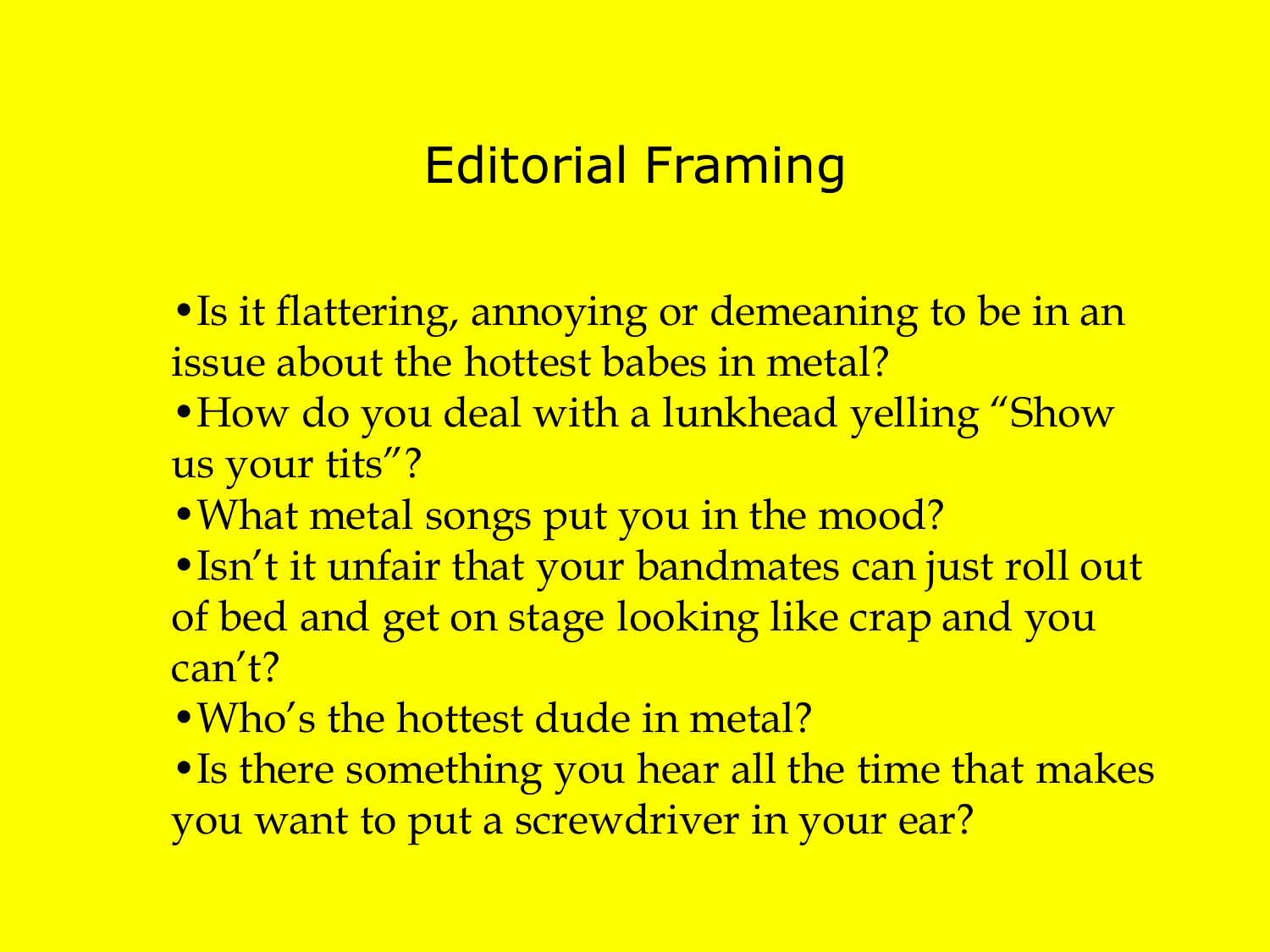### Female Reader Repertoires

**a.'**All the chicks you mentioned rock fuckin' harder than any of those shitty emo-wannabes!!! It's awesome to see us women progressing and kicking more ass than half the guys out there. I'm all for more chicks in metal' *– Rosalie Black, via email,* (*Hellbent for Letters*, Revolver, September 2007: 22).

**b.** 'I would definitely buy Revolver more if it featured more bands like these' (*Marie Caldera via e-mail,* op cit p. 022).

**c.** But come on, now, there has to be another woman in metal besides Christina Scabbia. Yes, I agree, she IS pretty, but I'm a little tired of seeing her face on every other page. And what's up with you guys putting Amy Lee in with the women of *metal*. Does anyone truly and honestly consider that what she does is metal?! Also, this is the second issue on women in metal , and again Otep wasn't included. Otep can out growl Amy any day - not to mention probably eat her for breakfast! (*Brandie Langie, the hottest black chick in metal*, *via e-mail)*